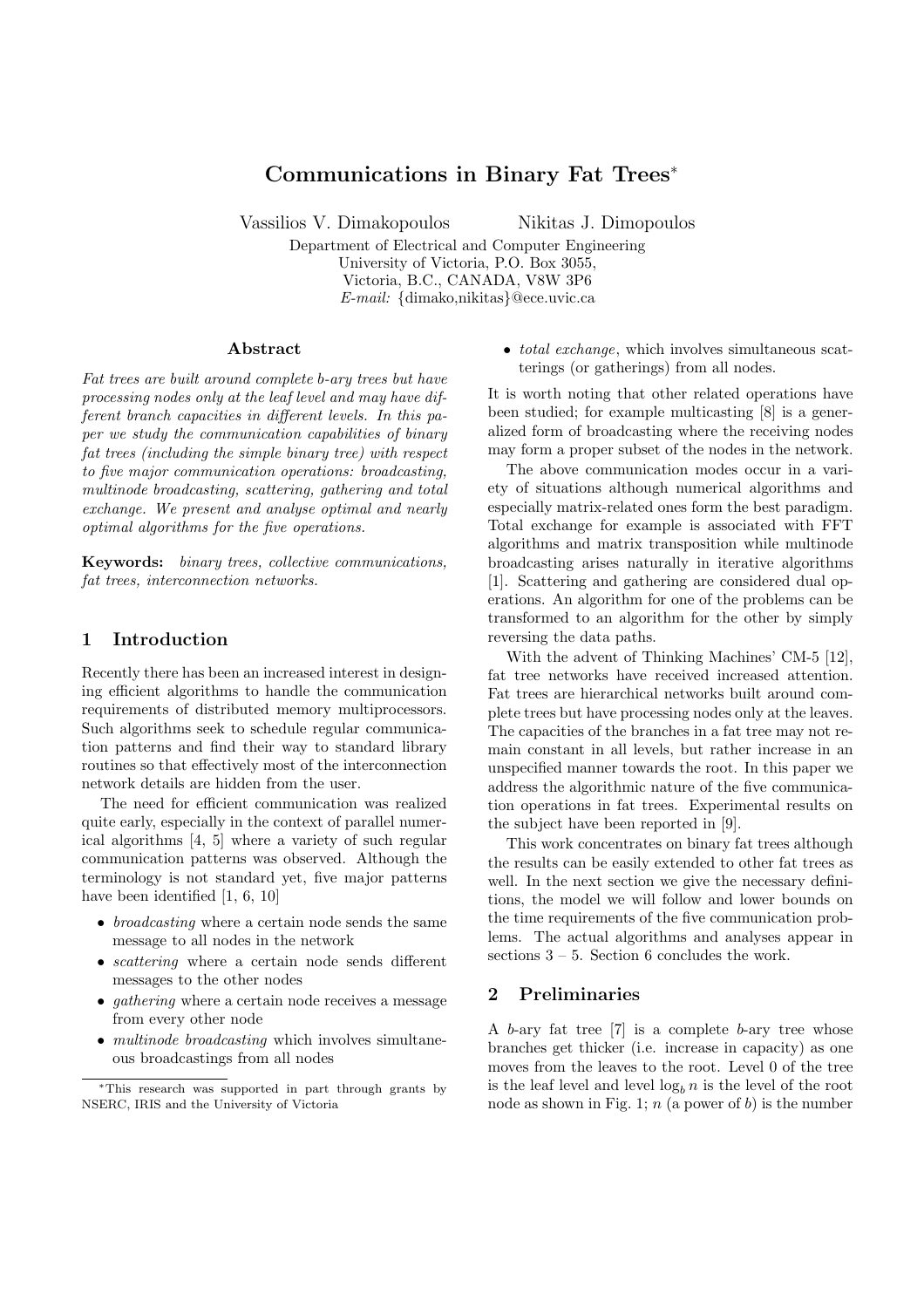

Figure 1 A fat tree

of leaves, which are numbered from left to right as 0, 1,  $\ldots$ ,  $n-1$ . The leaves correspond to processing nodes while the other levels include only routing nodes. We are going to concentrate in binary fat trees (BFT) and use the notation  $\log n$  to represent the logarithm of n in base  $b = 2$ . The branches between levels  $i - 1$  and i have capacity  $c_i \geq 1$  and if  $j > i$  then  $c_j \geq c_i$ . The branch capacity corresponds to the number of physical links included in the branch.

Although the results presented here cover any capacities arrangement, two capacity patterns will be of interest: constant and exponential which represent the two extremes in interconnection size. In the first case  $c_i = 1$  for all levels  $i = 1, 2, \ldots, \log n$  and the resulting fat tree (CBFT) is identical to the simple complete binary tree with processing nodes only at the lowest level. The exponential-capacity tree (EBFT) has  $c_i = 2^{i-1}$ and as a result the total number of physical links at each level is equal to  $n$ .

In the following it is assumed that the network is packet-switched. Each of the routing nodes is equipped with packet queues (although this will not always be necessary) and is able to utilize all its incident links simultaneously. This is usually refered to as the multiport model. Messages are assumed to consist of a single packet and to be of the same size so that transferring a message between two neighbors needs a constant amount of time which we take as one time unit (or step). The links are assumed to be bidirectional and fully duplex; half-duplex links where only one direction can be accommodated at a time cause a slowdown by at most a factor of two.

#### 2.1 Lower bounds

Broadcasting under the multiport model requires D steps in a network with diameter equal to D. In our case this means that  $2 \log n$  steps are enough; since the path between any pair of nodes is unique in the tree, broadcasting is easily accomplished by setting all routing nodes to a broadcast mode whereby the received message is replicated towards all directions. Broadcasting will not be further discussed here.

Scattering and gathering in general trees of processors were considered in [2]. Although related, our case

|                       | Lower Bounds                             |
|-----------------------|------------------------------------------|
| <b>Broadcasting</b>   | $2 \log n$                               |
| Scatter/Gather        | $n+1$                                    |
| Multi. Broadcast.     | $n+1$                                    |
| Total Exchange*       | $\overline{\max\{n+1,n^2/4c_{\log n}\}}$ |
| *(bound is not tight) |                                          |

Table 1 Lower bounds

differs in that the significant nodes are confined to the leaves of the tree. The observation that the source node has to send or receive  $n-1$  different messages over its single incident link leads to a simple lower bound of  $n-1$  steps. As a matter of fact the exact bound is  $n + 1$  steps and can be seen as follows. In gathering  $n-1$  messages at processor 0, in the first four steps we can at most receive only two messages since node 1 is in distance two and either of nodes 2 or 3 is in distance four away. Consequently there will be at least two steps with no message reception by node 0. The same bound applies to the case of multinode broadcasting as every node will send and receive  $n - 1$  different broadcast messages over its bidirectional incident link.

The same argument though for the case of total exchange does not always yield a tight bound. Consider a BFT and observe that there are  $(n/2)^2$  messages to cross the root node on their way from the left to the right subtree. If the capacity of the branches incident to the root node is  $c_{\log n}$  then at least  $n^2/4c_{\log n}$  steps are needed for all  $(n/2)^2$  messages to get across. At the extremes, this renders total exchange as an  $\Omega(n^2)$  operation for CBFTs, and an  $\Omega(n)$  operation for EBFTs. It should be clear that this simple argument does not yield tight bounds. In fact, a tighter lower bound for EBFTs will be proven in section 5. The bounds are summarized in Table 1.

In the next sections we show that scattering, gathering and multinode broadcasting can be accomplished in the minimum number of steps by the simple CBFT. As a consequence, increasing the capacities of branches offers no advantage to these operations. Total exchange is the only case where branch capacities matter and is treated in section 5.

### 3 Scattering

Since a gathering algorithm can be had from a scattering algorithm (and vice versa) by simply reversing the data paths, we only consider scattering here.

The lower bound of  $n + 1$  steps can be achieved in the CBFT (hence in any other fat tree) using the furthest-first scheduling discipline whereby the source node gives priority to messages that have to travel the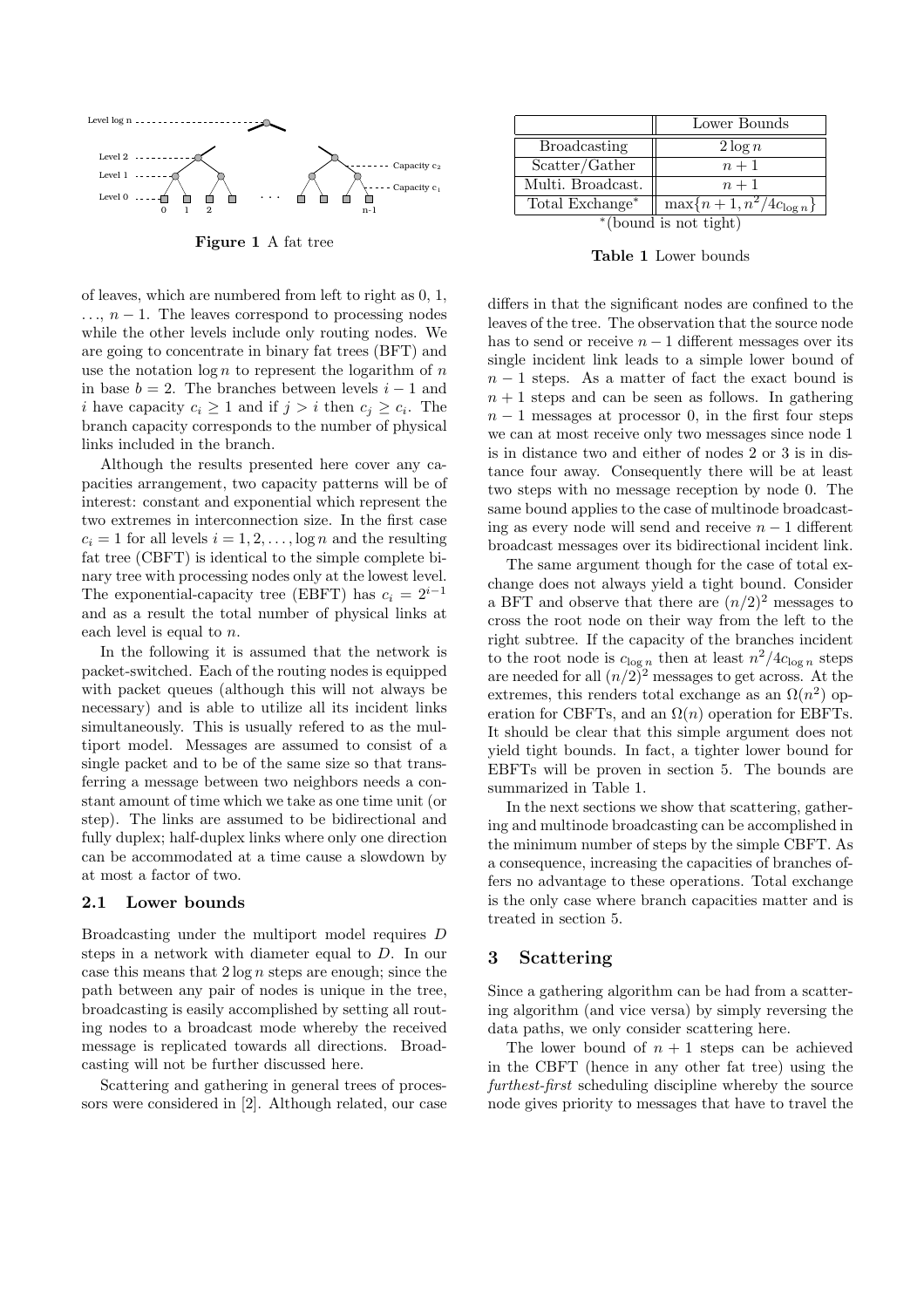furthest.



Figure 2

Theorem 1 The furthest-first discipline results in an optimal scattering algorithm for BFTs.

**Proof.** Assuming without loss of generality that node 0 of a CBFT is the source node, consider the routing node  $R_i$  at level i that is the root of the subtree containing leaf nodes 0 to  $2^{i} - 1$ , as shown in Fig. 2. Let  $S_i$  be the right subtree of  $R_i$  which contains nodes  $2^{i-1}$ to  $2^{i} - 1$ . The last message destined for a leaf of  $S_i$ leaves node 0 just before the first message for the left subtree of  $R_i$  does, according to the furthest-first regimen; consequently the last message for a leaf of  $S_i$  is dispatched at time  $n - 2^{i-1}$ , for all  $i = 1, 2, \ldots, \log n$ . Since the leaves of  $S_i$  are in distance 2i from node 0, the last message for  $S_i$  will reach its destination at time

$$
T_i = n - 2^{i-1} + 2i - 1.
$$

Consequently the algorithm will finish at time

$$
T = \max_{1 \leq i \leq \log n} \{T_i\}.
$$

It can be seen that  $T_i$  is a decreasing function of i for  $i \geq 2$ . The maximum value for integer i can thus occur only for  $i = 1$  or 2. Since  $T_1 = n$  and  $T_2 = n + 1$ , we see that  $T = n + 1$  as claimed.

#### 4 Multinode broadcasting

We show here that in a simple CBFT where all nodes begin broadcasting at the same time, and all nodes have enough buffers, all messages will have been received at time  $n + 1$ , i.e. multinode broadcasting can be achieved in time equal to the lower bound. The algorithm is in effect a flooding procedure [11] where received messages are replicated to all directions (expect the one they came from) when received by intermediate nodes. An example for the case of  $n = 4$  nodes is shown in Fig. 3.

Theorem 2 Multinode broadcasting can be performed in the minimum number of steps in a CBFT.



Figure 3 Multinode broadcasting in a 4-node CBFT

Proof. The case of 4 nodes was covered in Fig. 3. Assuming as an induction hypothesis that for  $n \geq 4$ we need exactly  $n+1$  steps, we shall show that  $2n+1$ steps are enough when 2n nodes are involved.



Figure 4

Consider two CBFTs  $T_L$  and  $T_R$  with n leaves each and root nodes  $R_L$  and  $R_R$  correspondingly. A 2n-leaf CBFT includes an extra node adjacent to both  $R_L$  and  $R_R$  as shown in Fig. 4. At time  $\log n$  (when the first two messages of the leaves of  $T_L$  reach node  $R_L$ ) all the other messages of  $T_L$  are pipelined below node  $R_L$  so that they can cross the node one by one in the following steps. Analogous is the situation in  $T_R$ .

For multinode broadcasting to finish within  $T<sub>L</sub>$  there are another  $n+1-\log n$  steps remaining, based on the induction hypothesis. But the first message of  $T_R$  will either be queued behind a  $T_L$  message on its way to the leaves of  $T_L$  or will arrive at the first level of  $T_L$  in the next  $\log n + 1$  steps, the rest of  $T_R$  messages following behind it. In the second scenario, since  $n \geq 4$  it is seen that  $n + 1 - \log n \ge \log n + 1$ . Consequently, in both cases the messages from the leaves of  $T_R$  have enough time to arrive before multinode broadcasting is finished within  $T_L$ . As a result n more steps after time  $n + 1$  are enough to deliver the n messages from  $T_R$  to the leaves of  $T_L$ , proving the claim.

#### 4.1 Queueing considerations

The flooding algorithm analyzed above achieves the lower bound but bares the cost of excessive queueing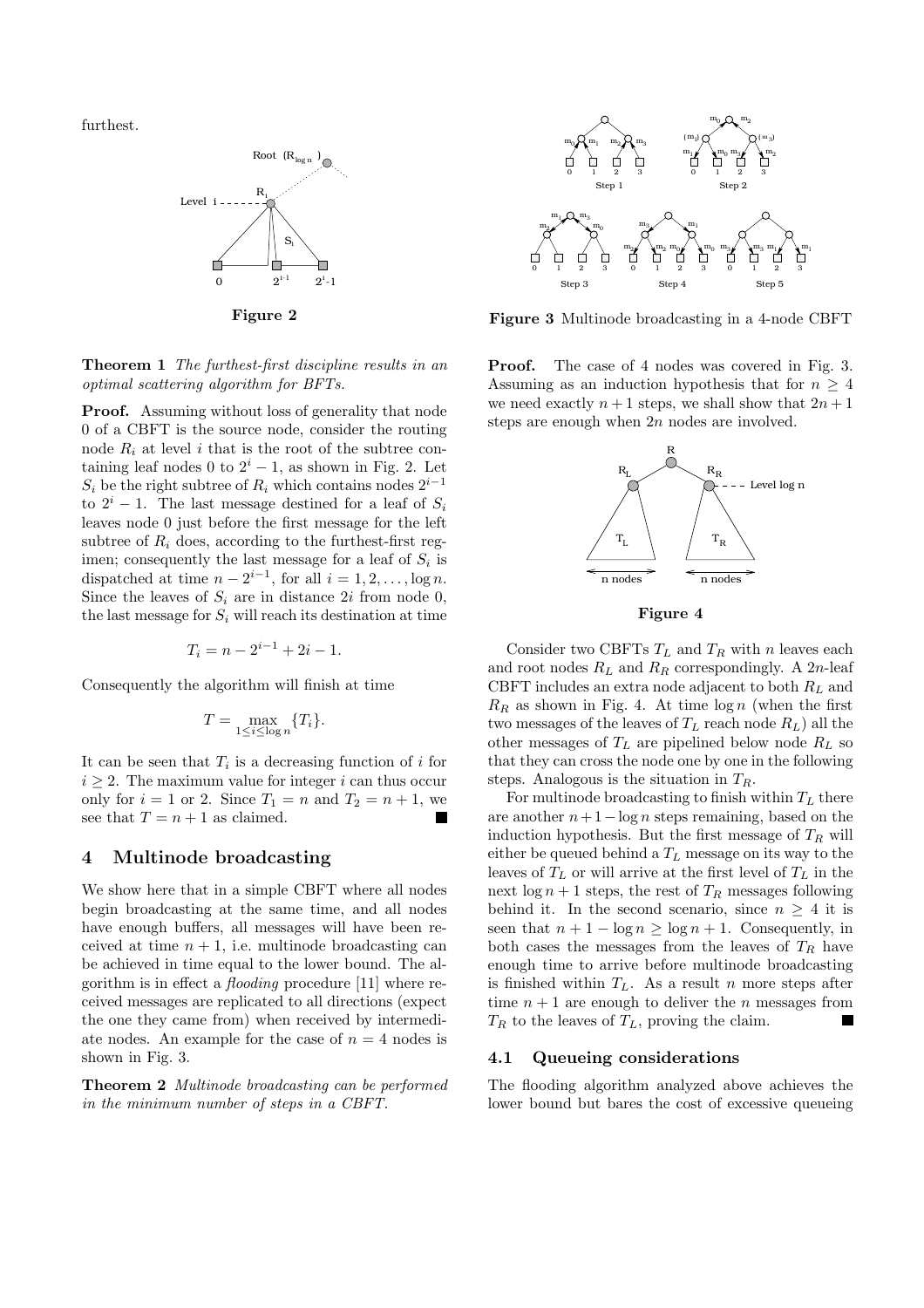requirements. Consider any BFT and assume that the last message to be received by node 0 is the message  $m$  from a node in distance  $2i$  away. Normally  $m$  would arrive at time 2i but due to contention it arrives at time  $n+1$  instead, hence it was delayed by  $n+1-2i$  steps. Assuming FIFO queues, this means that the sum of the queue sizes along its path reached the value  $n +$  $1-2i$ ; on the average the queue size per node was  $(n+1)$  $1 - 2i/2i$ . The minimum value for the last expression occurs for  $i = \log n$ , and it shows that at best the average queue size will be  $O(n/\log n)$ . For CBFTs it can be shown that the exact queue sizes needed at the outgoing links of a level- $i$  routing node reach the value  $2^{i-1}$  (see [3]).

It should be clear that the queueing requirements of the algorithm are excessive. The routing nodes should be kept as low in complexity and cost as possible; the presence of queueing plus the large size of the queues do not contribute to that effect. It is worth noting that there exists an  $(n + 2 \log n - 2)$ -step algorithm that eliminates the queues completely for any BFT [3].

#### 5 Total exchange

Total exchange represents the densest form of communication as each node has a different message to send to every other node. The branch capacities now control the complexity of the algorithms as shown in Table 1.

For a CBFT a simple solution consists of  $n$  consecutive scatterings one by each node in turn. Such an algorithm has the advantage that no queueing capability is required from the routing nodes. Based on our previous results the *n* scatterings will take  $n(n + 1)$ steps. This time can be reduced in half by observing that two scatterings can be performed simultaneously with no contention.

We now give an algorithm that further reduces the time requirements, induces no queueing, and is applicable to any capacities pattern. The algorithm runs in time close to the lower bounds in Table 1 and is in principle similar to total exchange algorithms for hypercubes [1]. It can be recursively stated as follows: initially the left and right subtrees of the root node exchange their  $2(n/2)^2$  messages meant for the opposite sides. Then, the two subtrees perform internally a total exchange in parallel. Iteratively, the algorithm can be stated as:

For all 
$$
i = 0
$$
 to  $\log n - 1$ \n/\* Phase  $i * /$ 

\nDo in parallel for all level  $\log n - i$  nodes

\nTransfer all messages of the left subtree

meant for the right subtree and vice versa.

 $-i$  nodes

During the *i*th phase a node at level  $h_i = \log n - i$  has to pass  $(2^{h_i-1})^2$  messages in each direction over its in-

cident branches which have capacity  $c_{h_i}$ . This means that only  $c_{h_i}$  messages can cross at a time. To avoid contention while maintaining the maximum speed, exactly  $c_{h_i}$  leaves should dispatch messages at a single step, and the messages should be appropriately chosen so that their destinations are distinct.

Consider the ith phase and the jth node from the left at level  $h_i$ ,  $R_{h_i}^j$ ,  $0 \le j \le 2^{i-1} - 1$ . In Fig. 2 node  $R_i$  is actually node  $R_i^0$  under our notation. Node  $R_{h_i}^j$ is the root of the subtree that contains leaves  $j2^{h_i}$  to  $(j + 1)2^{h_i} - 1$ . In the case of CBFTs  $c_{h_i} = 1$ , i.e. only one message should be dispatched at a time. We divide phase i in  $2^{h_i-1}$  periods. In each period, one node from each of the two subtrees of node  $R_{h_i}^j$  sends its  $2^{h_i-1}$  messages one by one. Consequently, phase i can be implemented as follows:

- $/*$  Phase *i* for CBFTs  $*/$
- Do in parallel for all  $j=0$  to  $2^{i-1}-1$ For  $k=0$  to  $2^{h_i-1}$  /\*  $2^{h_i-1}$  periods \*/ For  $l=0$  to  $2^{h_i-1}$  /\*  $2^{h_i-1}$  messag. to send \*/ Node  $j2^{h_i}+k$  sends to  $j2^{h_i}+2^{h_i-1}+l$  and Node  $j2^{h_i} + 2^{h_i-1} + k$  sends to  $j2^{h_i} + l$ .

In the case of EBFTs, all leaves must dispatch messages simultaneously in order to achieve the maximum speed. Consider leaf k in the subtree with  $R_{h_i}^j$  as the root node. If  $\oplus$  is the bitwise XOR operation, then  $k \oplus 2^{h_i-1}$  inverts the  $(h_i-1)$ th bit in the binary representation of  $k$  and consequently, if  $k$  belongs to the left subtree of  $R_{h_i}^j$  then  $k \oplus 2^{h_i-1}$  is a node belonging to the right subtree and vice versa. Thus we can let phase i consist of  $2^{h_i-1}$  steps. During step l any node k sends its message destined to node  $k \oplus 2^{h_i-1} \oplus l$  and there will be no contention between messages:

 $/*$  Phase  $i$  for EBFTs  $*/$ 

Do in parallel for all leaf nodes  $k = 0$  to  $n - 1$ For  $l=0$  to  $2^{h_i-1}$  /\*  $2^{h_i-1}$  messages to send \*/ Node  $k$  sends to node  $k \oplus 2^{h_i-1} \oplus l$ .

**Timing analysis:** During phase i there are  $(2^{h_i-1})^2$ messages to cross a level  $h_i = \log n - i$  node in each direction, and only  $c_{h_i}$  messages can do that at a time. Accounting also for the initial delay of  $2h_i$  steps for the first message to reach the opposite side, phase  $i$  needs

$$
T_i = \left\lceil \frac{(2^{h_i - 1})^2}{c_{h_i}} \right\rceil + 2h_i - 1.
$$

The total time needed for the algorithm is thus

$$
T = \sum_{i=0}^{\log n - 1} T_i = \sum_{i=1}^{\log n} \left[ \frac{4^{i-1}}{c_i} \right] + (\log n)^2.
$$
 (1)

Pipelining the phases: Instead of executing the phases serially, we can pipeline them appropriately.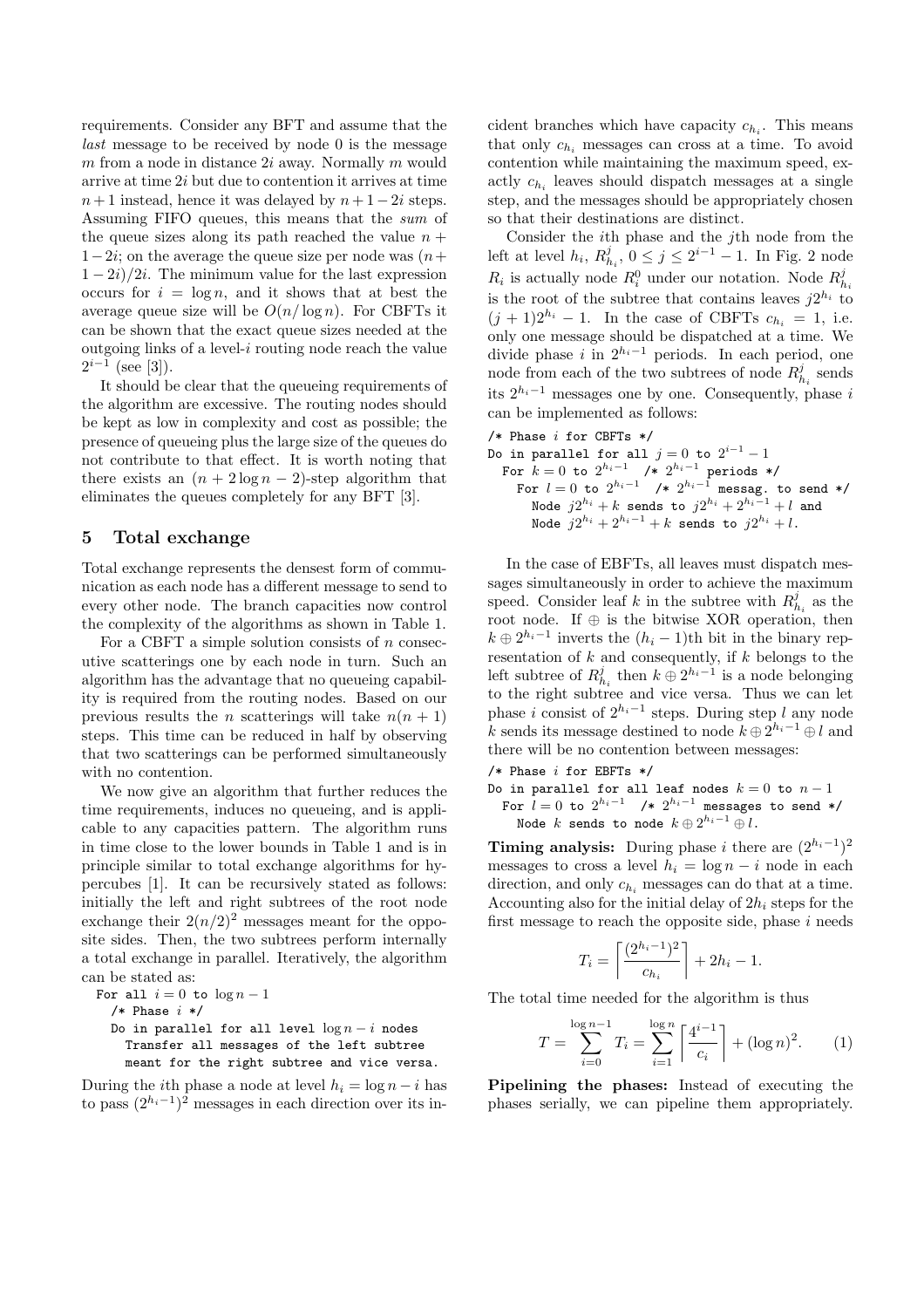Consider phase i exactly  $h_i - 1$  steps before it finishes. This is the time when the last message from a level  $h_i$  node is transferred to one of its children. Phase  $i+1$  could have safely started  $h_i - 2$  steps before that time instant, and no contention would occur because no message of that phase would have reached the children of the level  $h_i$  node yet. Consequently, phases i and  $i+1$  can have  $2h_i - 3$  steps overlapping, leading to a savings of  $\sum_{i=0}^{\log n-2} (2h_i - 3) = (\log n)^2 - 2 \log n + 1$ steps. Using (1), we conclude that the total number of steps for the new algorithm is

$$
T = \sum_{i=1}^{\log n} \left[ \frac{4^{i-1}}{c_i} \right] + 2 \log n - 1.
$$
 (2)

Simplifying further, for the CBFT we have  $c_i = 1$  and

$$
T_{\text{CBFT}} = \sum_{i=1}^{\log n} 4^{i-1} + 2\log n - 1 = \frac{n^2 - 1}{3} + 2\log n - 1.
$$

For EBFTs,  $c_i = 2^{i-1}$  and (2) gives

$$
T_{\text{EBFT}} = \sum_{i=1}^{\log n} 2^{i-1} + 2\log n - 1 = n + 2\log n - 2. \tag{3}
$$

#### 5.1 The exponential capacities case

The above analysis shows that the presented total exchange algorithm is suboptimal with respect to the lower bounds of Table 1 by a very small multiplicative factor in the worst case. It should be clear that the given bound is not tight since in deriving it not all message transmissions where considered. We show below that for the case of EBFTs a tighter lower bound exists which guarantees that our algorithm is very close to optimal (within  $2 \log \log n$  steps) for such trees.

If at any given step of an algorithm a node did not receive a message we say that a hole occurred in its receptions. Notice that if the average number of holes per node was h then the algorithm takes time  $T >$  $n-1+h$ ; the equality holds if all nodes had the same number of holes (h).

Consider the graph  $G_i$  which is derived from the EBFT by collapsing its last i levels into a single vertex. We then have a collection of  $2^i$  subtrees  $T_1, T_2, \ldots, T_{2^i}$ each having  $n/2^i$  nodes and their roots have a single common parent. In addition we introduce new edges between every pair of leaves in each of the  $2<sup>i</sup>$  subtrees. We also impose the restriction that *only one message* may be received by a leaf at any time so that the new edges cannot be used simultaneously. It is seen that any total exchange algorithm for the original EBFT is a total exchange algorithm for  $G_i$  (but not vice versa)

— the message transfers within the last  $i$  levels of the EBFT are substituted by no-ops in  $G_i$  and the additional edges in  $G_i$  are not utilized. As a result, the graph  $G_i$  can be used to derive a lower bound on total exchange algorithms for the EBFT.

A message will be called *internal* to subtree  $T_j$  if both the source and the destination lie in  $T_i$  otherwise the message is external. The crucial observation is that holes will start appearing in  $G_i$  after the first external message is dispatched. Assume that  $T_0$  is the one to send the first  $e$  external messages at time  $t$ . Then at time  $t + 1$  there will be e holes in the nodes of  $T_0$ . In fact, due to the  $2(\log n - i + 1)$ -step delay external messages suffer before reaching their destinations, no messages will have arrived from other subtrees before time  $t + 2(\log n - i + 1)$ . Consequently the number of holes in  $T_0$  between times t and  $t+2(\log n-i+1)$  will be equal to the total number of external messages it sent during this period.

We will now find the minimum number of holes that will occur in every node in  $G_i$ . Consider any total exchange algorithm for  $G_i$  and partition time in  $2(\log n - i + 1)$ -step periods. If there are p such periods in total, the algorithm needs time  $T \geq 2p(\log n - i + 1)$ . Assume that at the sth period there were  $k_s^{(j)}$  holes in  $T_i$ . Hence in the first period the total number of holes was

$$
k_1 = k_1^{(1)} + k_1^{(2)} + \cdots + k_1^{(2^i)}.
$$

This is exactly the number of external messages sent (in total) during the first period. During the second period the total number of holes was

$$
k_2 = k_2^{(1)} + k_2^{(2)} + \dots + k_2^{(2^i)}
$$

and as a result the total number of external messages sent during the second period was at most equal to  $k_1 + k_2$ . In general, during the j<sup>th</sup> period the maximum number of external messages was  $k_1+k_2+\cdots+k_j$ . Hence after  $p$  periods the total number of external messages observed was at most

$$
\sum_{j=1}^{p} (k_1 + k_2 + \dots + k_j) = \sum_{j=1}^{p} (p - j + 1)k_j
$$
  
=  $p \sum_{j=1}^{p} k_j - \sum_{j=1}^{p} (j - 1)k_j$   
=  $pH - Q$ 

where  $H = \sum k_j$  is the total number of holes and Q is a non-negative term.

Each node must sent in total  $n-1$  messages out of which the  $n - n/2^i$  will be external, so that the total number of external messages will be  $n(n - n/2<sup>i</sup>)$ .